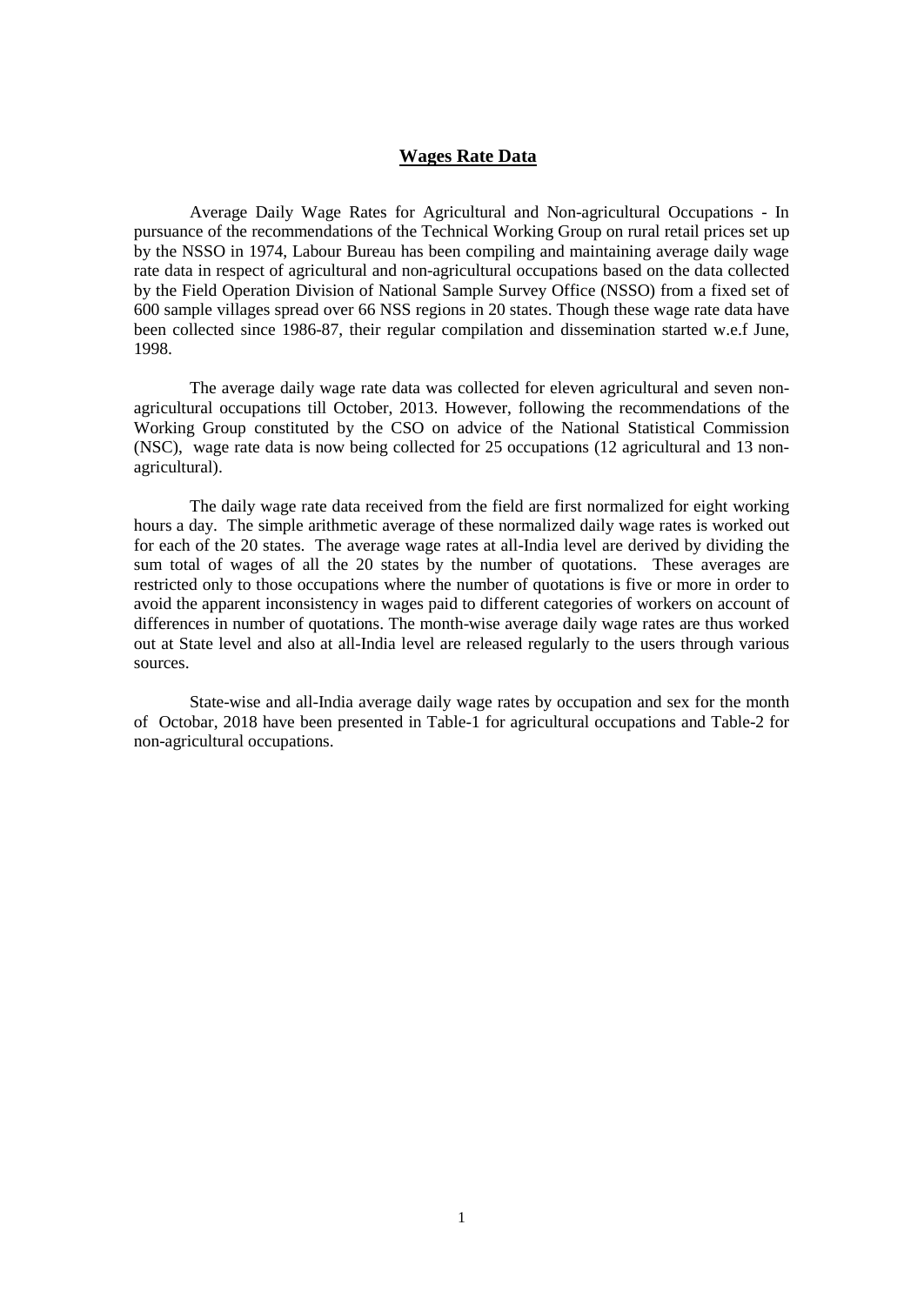|              |                      |                           |                |                                                               |        |                                 | (in Rupees) |
|--------------|----------------------|---------------------------|----------------|---------------------------------------------------------------|--------|---------------------------------|-------------|
| S1.<br>No    | <b>States</b>        | Ploughing/Tilling workers |                | Sowing (including planting/<br>transplanting/weeding) workers |        |                                 |             |
|              |                      | Men                       | Women          | Children                                                      | Men    | Women                           | Children    |
| $\mathbf{1}$ | $\overline{2}$       | 3                         | $\overline{4}$ | $\sqrt{5}$                                                    | 6      | 7                               | $8\,$       |
| $\mathbf{1}$ | Andhra Pradesh       | 357.87                    | 230.33         |                                                               | 288.59 | 218.17                          | ÷           |
| 2            | Assam                | 298.00                    |                |                                                               | 258.89 | 241.54                          | ٠           |
| 3            | Bihar                | 292.70                    | $\overline{a}$ | $\overline{a}$                                                | 275.31 | 233.08                          | $\omega$    |
| 4            | Gujarat              | 264.64                    | $\omega$       | ÷                                                             | 234.83 | 225.86                          |             |
| 5            | Haryana              | 377.71                    | $\omega$       | $\qquad \qquad \blacksquare$                                  | 374.00 | 369.00                          |             |
| 6            | Himachal Pradesh     | 501.00                    |                |                                                               | 395.00 | $^{\scriptsize\textregistered}$ |             |
| 7            | Jammu & Kashmir      | 485.19                    |                |                                                               | 434.44 | @                               |             |
| 8            | Karnataka            | 372.30                    | 195.00         |                                                               | 320.97 | 228.59                          |             |
| 9            | Kerala               | 767.50                    | $\omega$       |                                                               | 758.52 | 536.81                          |             |
| 10           | Madhya Pradesh       | 222.30                    | 140.00         |                                                               | 210.06 | 194.17                          |             |
| 11           | Maharashtra          | 293.89                    | 204.29         |                                                               | 268.95 | 189.77                          |             |
| 12           | Manipur              | 320.00                    |                |                                                               | 301.88 | 260.83                          | ÷           |
| 13           | Meghalaya            | 308.33                    | 190.00         |                                                               | 271.43 | 185.71                          | $^{\circ}$  |
| 14           | Orissa               | 238.33                    |                |                                                               | 239.37 | 203.45                          |             |
| 15           | Punjab               | 359.20                    | $\omega$       |                                                               | 341.10 | 294.20                          |             |
| 16           | Rajasthan            | 306.36                    |                |                                                               | 288.85 | 232.50                          |             |
| 17           | Tamil Nadu           | 543.10                    |                |                                                               | 393.75 | 247.53                          |             |
| 18           | Tripura              | 270.00                    |                |                                                               | 270.00 |                                 |             |
| 19           | <b>Uttar Pradesh</b> | 254.20                    | $^{\circ}$     |                                                               | 258.52 | 230.29                          | 180.83      |
| 20           | West Bengal          | 327.57                    |                | L,                                                            | 259.74 | 229.19                          |             |
|              | All India            | 323.92                    | 223.27         | $\overline{a}$                                                | 284.51 | 236.19                          | 157.59      |

Table-1: Average Daily Wage Rates for Agricultural Occupations in Rural India during Octobar, 2018 (By States and Sex).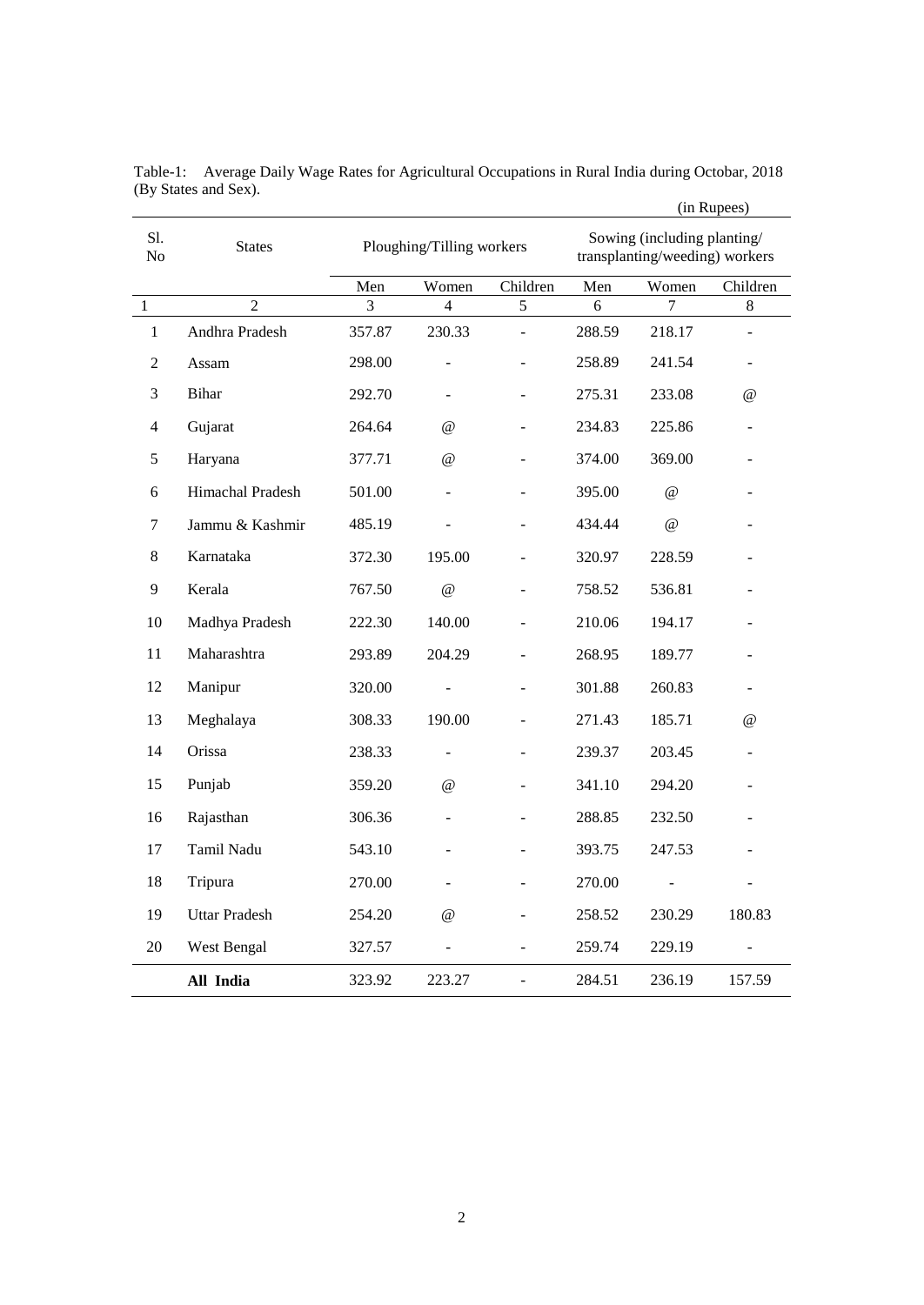Table-1 Contd.

| Sl.<br>No    | <b>States</b>        |          | Harvesting/Winnowing/<br>Threshing workers |                      |                           | Picking workers (including tea,<br>cotton, tobacco & other<br>commercial crops) |                |  |
|--------------|----------------------|----------|--------------------------------------------|----------------------|---------------------------|---------------------------------------------------------------------------------|----------------|--|
|              |                      | Men      | Women                                      | Children             | Men                       | Women                                                                           | Children       |  |
| $\,1\,$      | $\overline{2}$       | 9        | 10                                         | 11                   | 12                        | 13                                                                              | 14             |  |
| $\mathbf{1}$ | Andhra Pradesh       | 300.96   | 240.72                                     |                      | 261.50                    | 214.20                                                                          | $\omega$       |  |
| 2            | Assam                | 273.59   | 238.33                                     |                      | 208.00                    | 208.00                                                                          | ÷,             |  |
| 3            | Bihar                | 259.02   | 222.96                                     | $\omega$             | $\omega$                  | $\omega$                                                                        |                |  |
| 4            | Gujarat              | 224.14   | 218.28                                     |                      | 230.68                    | 226.36                                                                          |                |  |
| $\sqrt{5}$   | Haryana              | 367.33   | 347.00                                     |                      | 388.00                    | 368.00                                                                          |                |  |
| 6            | Himachal Pradesh     | 356.75   | $^{\circ}$                                 | ÷,                   |                           |                                                                                 |                |  |
| 7            | Jammu & Kashmir      | 477.33   | 505.00                                     |                      | $\omega$                  |                                                                                 |                |  |
| 8            | Karnataka            | 323.21   | 224.83                                     |                      | 306.36                    | 222.27                                                                          |                |  |
| 9            | Kerala               | 678.00   | 547.78                                     |                      | $^\text{\textregistered}$ | $^{\scriptsize\textregistered}$                                                 |                |  |
| 10           | Madhya Pradesh       | 222.15   | 197.00                                     | $^{\textregistered}$ | 216.67                    | 241.67                                                                          |                |  |
| 11           | Maharashtra          | 284.06   | 202.83                                     |                      | 217.50                    | 189.29                                                                          |                |  |
| 12           | Manipur              | 301.25   | 266.67                                     |                      | $\omega$                  | $\omega$                                                                        |                |  |
| 13           | Meghalaya            | $\omega$ | $\omega$                                   |                      | $\omega$                  | $\omega$                                                                        | $\omega$       |  |
| 14           | Orissa               | 216.15   | 181.50                                     |                      | $^{\omega}$               | $^{\textregistered}$                                                            | -              |  |
| 15           | Punjab               | 363.31   | 342.75                                     |                      | $\omega$                  | $\omega$                                                                        |                |  |
| 16           | Rajasthan            | 350.00   | 323.33                                     |                      | $\omega$                  | $\omega$                                                                        |                |  |
| 17           | Tamil Nadu           | 444.36   | 255.83                                     |                      | ÷,                        | 158.33                                                                          |                |  |
| 18           | Tripura              | 270.00   |                                            |                      |                           |                                                                                 |                |  |
| 19           | <b>Uttar Pradesh</b> | 259.32   | 234.73                                     | $\omega$             | $\omega$                  | $\omega$                                                                        |                |  |
| 20           | West Bengal          | 255.49   | 227.85                                     |                      | $^{\circ}$                | $\omega$                                                                        | $\overline{a}$ |  |
|              | All India            | 293.19   | 250.14                                     | 194.17               | 265.66                    | 225.03                                                                          | $^{\circledR}$ |  |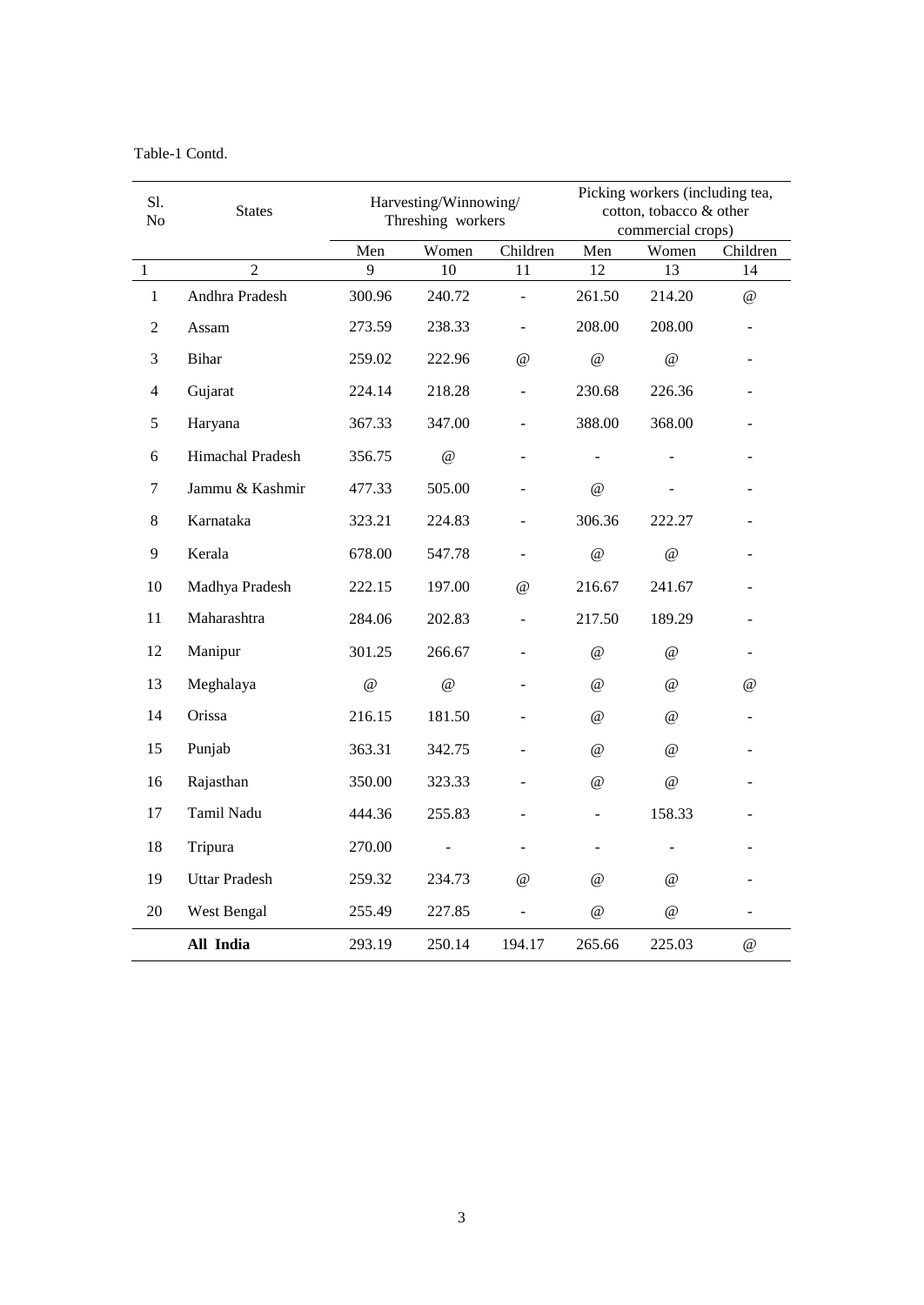Table-1 Contd.

| Sl.              | <b>States</b>        | Horticulture workers<br>(including nursery growers) |                           |                |                           | Fishermen-inland                |          |
|------------------|----------------------|-----------------------------------------------------|---------------------------|----------------|---------------------------|---------------------------------|----------|
| No               |                      |                                                     |                           |                |                           |                                 |          |
|                  |                      | Men                                                 | Women                     | Children       | Men                       | Women                           | Children |
| $\mathbf{1}$     | $\overline{2}$       | 15                                                  | 16                        | 17             | 18                        | 19                              | $20\,$   |
| $\mathbf{1}$     | Andhra Pradesh       | 227.62                                              | 217.32                    |                | $^\text{\textregistered}$ | $\overline{a}$                  | ä,       |
| $\mathfrak{2}$   | Assam                | $\omega$                                            | $\omega$                  |                |                           |                                 |          |
| 3                | <b>Bihar</b>         | 223.50                                              | 197.22                    |                | 271.11                    |                                 |          |
| 4                | Gujarat              | 208.89                                              | 200.00                    |                | $^{\circledR}$            |                                 |          |
| 5                | Haryana              | $\omega$                                            | $\overline{a}$            |                |                           |                                 |          |
| $\sqrt{6}$       | Himachal Pradesh     | $\omega$                                            | $\omega$                  |                |                           |                                 |          |
| $\boldsymbol{7}$ | Jammu & Kashmir      | @                                                   |                           |                |                           |                                 |          |
| 8                | Karnataka            | 303.45                                              | 236.04                    |                | 322.00                    |                                 |          |
| 9                | Kerala               | $^\text{\textregistered}$                           | $\omega$                  |                |                           |                                 |          |
| 10               | Madhya Pradesh       | 196.67                                              | 191.82                    |                |                           |                                 |          |
| 11               | Maharashtra          | 255.71                                              | 195.71                    |                | $\omega$                  | $\omega$                        |          |
| 12               | Manipur              | @                                                   | $\cal{Q}$                 |                |                           |                                 |          |
| 13               | Meghalaya            | $^{\omega}{}$                                       | $^{\circ}$                |                |                           |                                 |          |
| 14               | Orissa               | 186.00                                              | $^\text{\textregistered}$ |                | @                         |                                 |          |
| 15               | Punjab               | $^{\scriptsize\textregistered}$                     | -                         |                |                           |                                 |          |
| 16               | Rajasthan            | $\overline{a}$                                      |                           |                |                           |                                 |          |
| 17               | Tamil Nadu           | $\omega$                                            | $\omega$                  |                |                           |                                 |          |
| 18               | Tripura              | $\overline{a}$                                      |                           |                |                           |                                 |          |
| 19               | <b>Uttar Pradesh</b> | $^{\omega}{}$                                       | $^{\circ}$                |                |                           |                                 |          |
| 20               | West Bengal          | 342.71                                              | 336.33                    | $\overline{a}$ | 422.12                    | $\overline{a}$                  |          |
|                  | All India            | 273.82                                              | 219.22                    | ÷,             | 352.17                    | $^{\scriptsize\textregistered}$ | ÷        |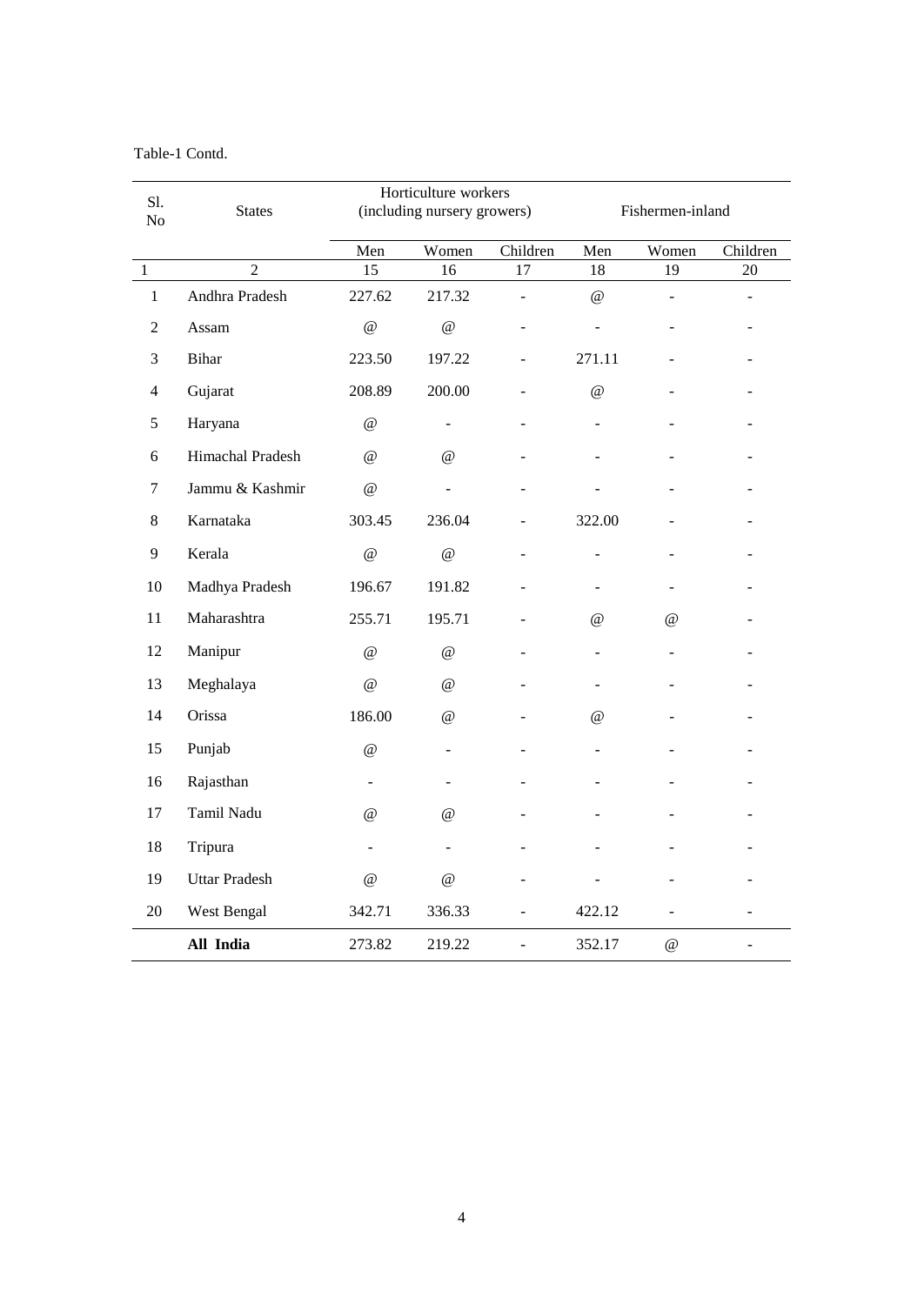Table-1 Contd.

| Sl.<br>N <sub>o</sub> | <b>States</b>        |                          | Fishermen-coastal/Deep-sea      |                              | Loggers and wood cutters  |                          |                |
|-----------------------|----------------------|--------------------------|---------------------------------|------------------------------|---------------------------|--------------------------|----------------|
|                       |                      | Men                      | Women                           | Children                     | Men                       | Women                    | Children       |
| $\mathbf 1$           | $\overline{2}$       | 21                       | 22                              | 23                           | 24                        | 25                       | 26             |
| $\mathbf{1}$          | Andhra Pradesh       | $^{\textregistered}$     | $^{\scriptsize\textregistered}$ | $\blacksquare$               | 353.02                    | $\sim$                   | ÷              |
| $\overline{2}$        | Assam                | $\overline{\phantom{0}}$ |                                 | ۰                            | 265.71                    |                          |                |
| 3                     | <b>Bihar</b>         |                          |                                 | $\qquad \qquad \blacksquare$ | 300.91                    | $\overline{\phantom{a}}$ |                |
| $\overline{4}$        | Gujarat              |                          |                                 |                              | 244.50                    | @                        |                |
| 5                     | Haryana              |                          |                                 |                              | $\cal{Q}$                 | $\overline{\phantom{a}}$ |                |
| 6                     | Himachal Pradesh     |                          |                                 |                              | @                         |                          | ۰              |
| $\boldsymbol{7}$      | Jammu & Kashmir      | ÷,                       |                                 |                              | 493.89                    |                          |                |
| 8                     | Karnataka            | $^{\textregistered}$     |                                 | ٠                            | 323.33                    | @                        |                |
| 9                     | Kerala               | ÷                        |                                 | $\overline{\phantom{0}}$     | 1014.68                   | $\blacksquare$           | ۰              |
| 10                    | Madhya Pradesh       | ÷,                       |                                 | $\overline{a}$               | 187.14                    | @                        |                |
| $11\,$                | Maharashtra          | $\omega$                 |                                 |                              | 287.96                    | @                        |                |
| 12                    | Manipur              | $\omega$                 |                                 |                              | $^\text{\textregistered}$ | $\overline{\phantom{a}}$ | ۰              |
| 13                    | Meghalaya            |                          |                                 |                              | 200.00                    |                          |                |
| 14                    | Orissa               |                          |                                 |                              | 236.67                    |                          |                |
| 15                    | Punjab               |                          |                                 | $\overline{\phantom{a}}$     | $\cal{Q}$                 | $\overline{\phantom{a}}$ |                |
| 16                    | Rajasthan            |                          |                                 |                              | 275.00                    | @                        |                |
| 17                    | Tamil Nadu           |                          |                                 |                              | 469.28                    | @                        |                |
| 18                    | Tripura              |                          |                                 |                              | 370.00                    |                          |                |
| 19                    | <b>Uttar Pradesh</b> |                          |                                 |                              | 339.00                    |                          |                |
| 20                    | West Bengal          | $^{\textregistered}$     |                                 | $\overline{a}$               | 383.62                    |                          |                |
|                       | All India            | 350.00                   | $^\text{\textregistered}$       | ÷,                           | 362.07                    | 198.33                   | $\blacksquare$ |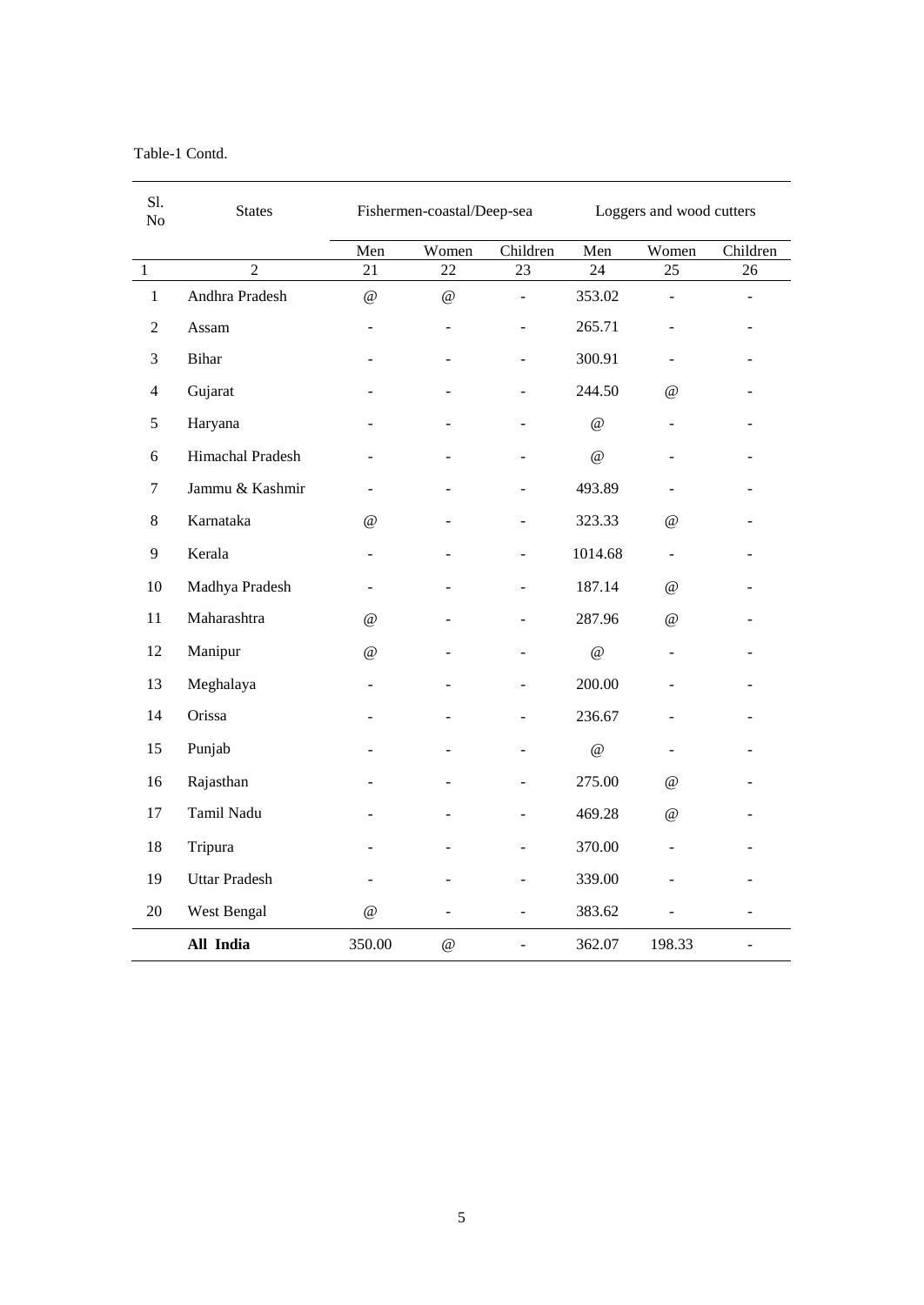| Table-1 Contd. |  |
|----------------|--|
|----------------|--|

| Sl.            | <b>States</b>        | Animal husbandry workers<br>(including poultry workers, dairy |                                 |                | Packaging labourers, agriculture |           |          |
|----------------|----------------------|---------------------------------------------------------------|---------------------------------|----------------|----------------------------------|-----------|----------|
| No             |                      |                                                               | workers and herdsman)           |                |                                  |           |          |
|                |                      | Men                                                           | Women                           | Children       | Men                              | Women     | Children |
| $\mathbf{1}$   | $\overline{2}$       | 27                                                            | 28                              | 29             | 30                               | 31        | 32       |
| $\mathbf{1}$   | Andhra Pradesh       | 195.94                                                        | $^{\scriptsize\textregistered}$ |                | $^{\circ}$                       |           |          |
| 2              | Assam                | $\omega$                                                      |                                 |                | $^{\circ}$                       |           |          |
| 3              | <b>Bihar</b>         | 213.90                                                        | 192.86                          | $\omega$       | 215.00                           | $\omega$  |          |
| $\overline{4}$ | Gujarat              | 177.00                                                        | $\omega$                        |                | 176.25                           | @         |          |
| 5              | Haryana              | 339.20                                                        | $\omega$                        |                | $\omega$                         |           |          |
| 6              | Himachal Pradesh     |                                                               |                                 |                | $\omega$                         |           |          |
| 7              | Jammu & Kashmir      | 505.00                                                        |                                 |                | $\omega$                         |           |          |
| 8              | Karnataka            | 287.33                                                        | 215.00                          | $\overline{a}$ | 286.15                           | 183.33    |          |
| 9              | Kerala               | 655.92                                                        |                                 |                |                                  |           |          |
| 10             | Madhya Pradesh       | 165.08                                                        | 144.57                          | 121.48         | 157.50                           | 148.57    | @        |
| 11             | Maharashtra          | 225.68                                                        | 174.00                          | $^{\circ}$     | 223.08                           | 150.00    | ÷.       |
| 12             | Manipur              | 255.00                                                        |                                 |                | $^{\circ}$                       |           |          |
| 13             | Meghalaya            | 196.67                                                        | $^{\circ}$                      |                | $^{\circ}$                       |           |          |
| 14             | Orissa               | 153.33                                                        | 117.78                          |                | $^{\circ}$                       | @         |          |
| 15             | Punjab               | 306.06                                                        | $^{\circ}$                      |                | 350.00                           | @         |          |
| 16             | Rajasthan            | 228.89                                                        | 160.00                          |                |                                  |           |          |
| 17             | Tamil Nadu           | $^\text{\textregistered}$                                     | $^{\scriptsize\textregistered}$ |                | $^{\textregistered}$             | $\omega$  |          |
| $18\,$         | Tripura              | 270.00                                                        |                                 |                |                                  |           |          |
| 19             | <b>Uttar Pradesh</b> | 238.89                                                        | $\omega$                        |                | 231.67                           | 201.00    |          |
| 20             | West Bengal          | 220.01                                                        | 220.33                          | 163.81         | 313.07                           | $\cal{Q}$ | ÷        |
|                | All India            | 235.22                                                        | 176.24                          | 127.35         | 251.44                           | 201.42    | $\omega$ |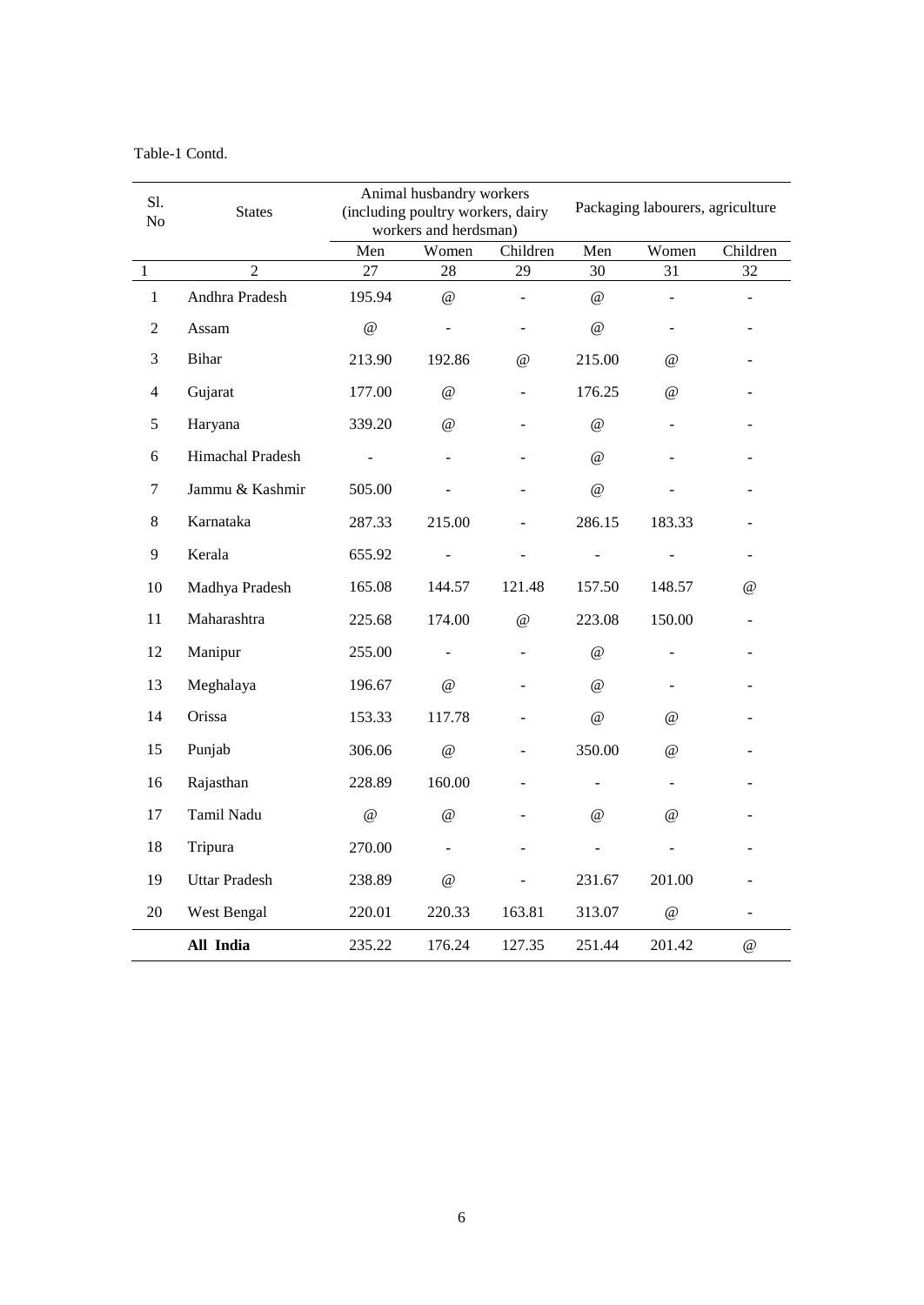| Table-1 Concld. |  |
|-----------------|--|
|-----------------|--|

| Sl.<br>No      | <b>States</b>        | General agricultural labourers<br>(including watering/irrigation<br>workers etc.) |            |                          | Plant protection workers<br>(applying pesticides, treating<br>seeds, etc.) |                                 |                           |
|----------------|----------------------|-----------------------------------------------------------------------------------|------------|--------------------------|----------------------------------------------------------------------------|---------------------------------|---------------------------|
|                |                      | Men                                                                               | Women      | Children                 | Men                                                                        | Women                           | Children                  |
| $\mathbf{1}$   | $\overline{2}$       | 33                                                                                | 34         | 35                       | 36                                                                         | 37                              | 38                        |
| $\mathbf{1}$   | Andhra Pradesh       | 285.98                                                                            | 199.18     | $^{\circ}$               | 450.29                                                                     | $\omega$                        |                           |
| $\overline{2}$ | Assam                | 246.29                                                                            | 247.50     | $\overline{\phantom{0}}$ | $^\text{\textregistered}$                                                  | $\blacksquare$                  |                           |
| 3              | <b>Bihar</b>         | 242.12                                                                            | 216.35     | $^{\textregistered}$     | 279.04                                                                     | $\omega$                        |                           |
| 4              | Gujarat              | 199.17                                                                            | 187.81     | ÷,                       | 184.17                                                                     | @                               |                           |
| 5              | Haryana              | 408.83                                                                            | $^{\circ}$ |                          | 455.67                                                                     |                                 |                           |
| 6              | Himachal Pradesh     | 396.67                                                                            | 398.00     |                          | $^{\circ}$                                                                 |                                 |                           |
| 7              | Jammu & Kashmir      | 443.16                                                                            | $\omega$   |                          | $^{\circ}$                                                                 |                                 |                           |
| 8              | Karnataka            | 290.96                                                                            | 212.62     |                          | 323.95                                                                     |                                 |                           |
| 9              | Kerala               | 687.50                                                                            | 482.50     |                          | 701.11                                                                     |                                 |                           |
| 10             | Madhya Pradesh       | 195.85                                                                            | 175.65     | 166.00                   | 216.17                                                                     | 154.00                          |                           |
| 11             | Maharashtra          | 214.47                                                                            | 146.62     | $\omega$                 | 275.00                                                                     | $\omega$                        |                           |
| 12             | Manipur              | $\omega$                                                                          |            |                          | $\omega$                                                                   |                                 |                           |
| 13             | Meghalaya            | 228.57                                                                            | 165.71     | $\omega$                 |                                                                            |                                 |                           |
| 14             | Orissa               | 224.37                                                                            | 195.38     |                          | 210.00                                                                     | @                               |                           |
| 15             | Punjab               | 341.80                                                                            | @          |                          | 355.63                                                                     |                                 |                           |
| 16             | Rajasthan            | 291.25                                                                            | 255.67     |                          | $^{\omega}$                                                                |                                 |                           |
| 17             | Tamil Nadu           | 397.25                                                                            | 220.00     |                          | 458.11                                                                     | $\omega$                        |                           |
| 18             | Tripura              | 270.00                                                                            |            |                          |                                                                            |                                 |                           |
| 19             | <b>Uttar Pradesh</b> | 249.52                                                                            | 217.26     | 177.22                   | 359.38                                                                     | $^{\scriptsize\textregistered}$ | @                         |
| 20             | West Bengal          | 263.90                                                                            | 257.39     |                          | 333.76                                                                     | 212.32                          | $\overline{\phantom{a}}$  |
|                | All India            | 278.74                                                                            | 217.75     | 151.05                   | 327.26                                                                     | 210.29                          | $^\text{\textregistered}$ |

- = Indicates that the particular category of workers, i.e. men/ women /children were not engaged in that operation either because of their non-availability; or the activity connected with the occupation was not undertaken in the State; or the activity was out of season in the State, etc. @ = Number of quotations are less than five.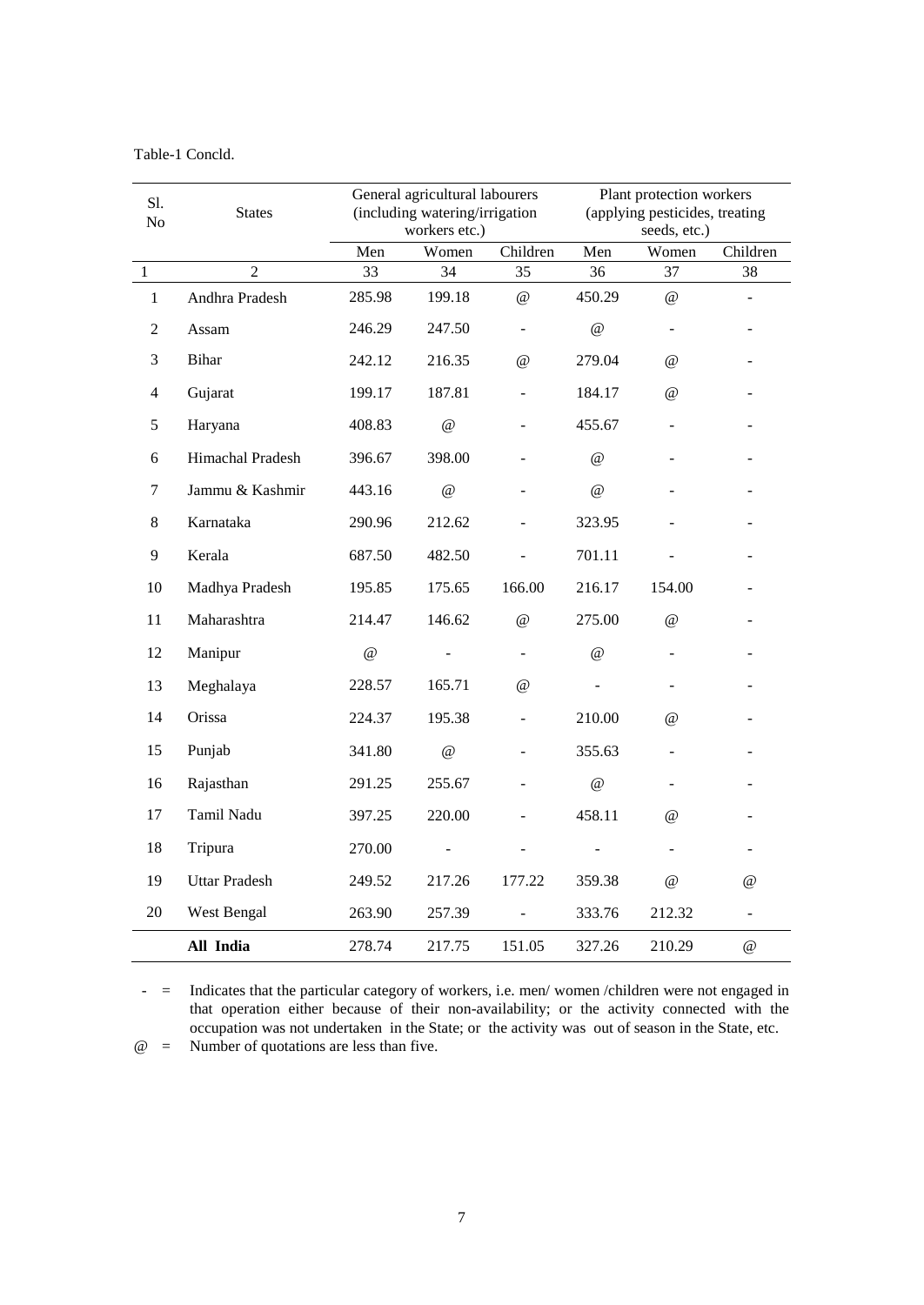|                |                      |        |                |                |          |                          | (in Rupees)              |
|----------------|----------------------|--------|----------------|----------------|----------|--------------------------|--------------------------|
| S1.<br>No      | <b>States</b>        |        | Carpenter      |                |          | <b>Blacksmith</b>        |                          |
|                |                      | Men    | Women          | Children       | Men      | Women                    | Children                 |
| $\,1\,$        | $\overline{2}$       | 3      | $\overline{4}$ | 5              | 6        | $\tau$                   | $8\,$                    |
| $\mathbf{1}$   | Andhra Pradesh       | 382.59 | ÷.             | ÷,             | 290.08   | $\overline{a}$           | @                        |
| $\overline{2}$ | Assam                | 382.88 |                | ÷              | 355.26   | $\blacksquare$           | $\overline{\phantom{0}}$ |
| $\mathfrak{Z}$ | <b>Bihar</b>         | 387.01 |                | ÷,             | 335.05   | $\overline{\phantom{a}}$ | $\overline{\phantom{0}}$ |
| 4              | Gujarat              | 415.13 |                |                | 318.14   | @                        |                          |
| 5              | Haryana              | 541.33 |                | ÷              | $\omega$ | $\overline{\phantom{a}}$ |                          |
| 6              | Himachal Pradesh     | 578.22 |                |                | 505.50   |                          |                          |
| 7              | Jammu & Kashmir      | 585.24 |                | L,             | 521.54   | $\overline{a}$           |                          |
| 8              | Karnataka            | 447.67 |                | L.             | 368.70   |                          |                          |
| 9              | Kerala               | 850.95 |                |                | 734.38   |                          |                          |
| 10             | Madhya Pradesh       | 299.25 |                |                | 285.16   |                          |                          |
| 11             | Maharashtra          | 354.15 |                |                | 310.63   |                          | $\overline{\phantom{0}}$ |
| 12             | Manipur              | 392.22 |                |                | 341.43   |                          |                          |
| 13             | Meghalaya            | 294.44 |                |                | 275.00   |                          |                          |
| 14             | Orissa               | 373.48 |                | L,             | 269.44   |                          | ÷,                       |
| 15             | Punjab               | 483.87 |                |                | 471.43   |                          |                          |
| 16             | Rajasthan            | 456.00 |                | -              | 357.69   | @                        | ÷                        |
| 17             | Tamil Nadu           | 579.34 |                |                | 497.38   |                          |                          |
| 18             | Tripura              | 370.00 |                | L,             | 250.00   | $\overline{\phantom{a}}$ |                          |
| 19             | <b>Uttar Pradesh</b> | 439.49 |                |                | 397.93   |                          |                          |
| 20             | West Bengal          | 351.77 | $\overline{a}$ | $\overline{a}$ | 306.82   | $\overline{\phantom{0}}$ | ÷,                       |
|                | All India            | 424.34 | $\overline{a}$ | $\overline{a}$ | 349.06   | $^{\textregistered}$     | $^{\circ}$               |

| Table-2: Average Daily Wage Rates for Non-agricultural Occupations in Rural India during Octobar, |
|---------------------------------------------------------------------------------------------------|
| 2018 (By States and Sex).                                                                         |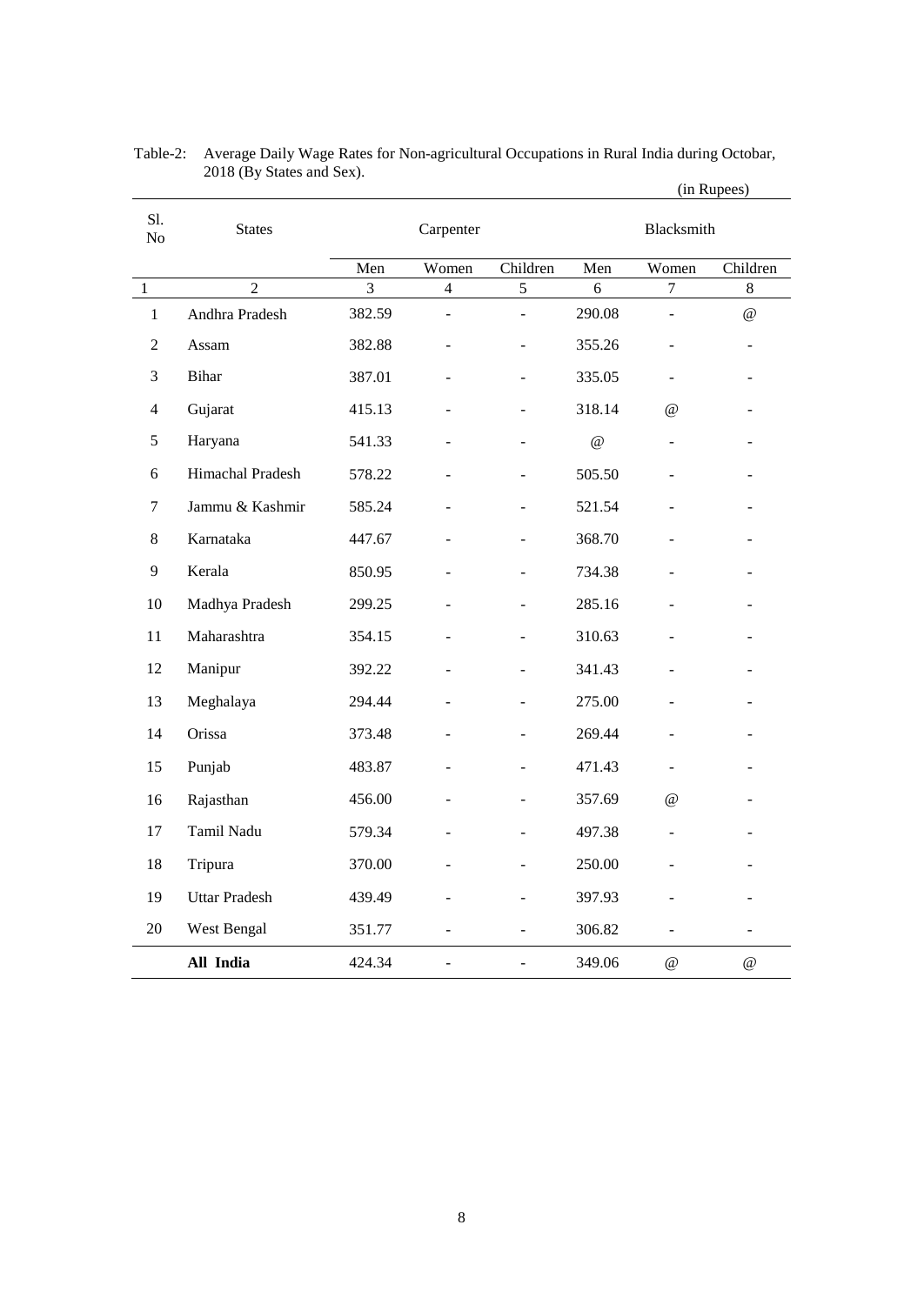## Table-2 Contd.

| Sl.<br>N <sub>o</sub> | <b>States</b>        |        | Mason                           |                           |                           | Weavers                         |                          |
|-----------------------|----------------------|--------|---------------------------------|---------------------------|---------------------------|---------------------------------|--------------------------|
|                       |                      | Men    | Women                           | Children                  | Men                       | Women                           | Children                 |
| $\,1\,$               | $\overline{2}$       | 9      | 10                              | 11                        | 12                        | 13                              | 14                       |
| $\mathbf{1}$          | Andhra Pradesh       | 467.06 |                                 | $\overline{\phantom{a}}$  | $^\text{\textregistered}$ | $\overline{a}$                  | ÷                        |
| 2                     | Assam                | 418.78 |                                 |                           | $\omega$                  | ä,                              |                          |
| 3                     | <b>Bihar</b>         | 416.75 |                                 |                           | $\omega$                  | $\overline{a}$                  |                          |
| 4                     | Gujarat              | 456.83 |                                 |                           | $\omega$                  |                                 |                          |
| 5                     | Haryana              | 606.33 |                                 |                           | $\omega$                  |                                 |                          |
| 6                     | Himachal Pradesh     | 567.33 |                                 |                           | $\omega$                  |                                 |                          |
| 7                     | Jammu & Kashmir      | 590.00 |                                 |                           |                           | $\overline{a}$                  |                          |
| 8                     | Karnataka            | 463.74 | $^{\circ}$                      |                           | 307.14                    | $^{\scriptsize\textregistered}$ |                          |
| 9                     | Kerala               | 856.11 |                                 | ÷                         | ٠                         | $^{\textregistered}$            |                          |
| 10                    | Madhya Pradesh       | 364.93 |                                 |                           | $\omega$                  | $\overline{a}$                  |                          |
| 11                    | Maharashtra          | 428.33 |                                 |                           |                           |                                 |                          |
| 12                    | Manipur              | 416.11 | $^{\scriptsize\textregistered}$ |                           |                           | 281.25                          |                          |
| 13                    | Meghalaya            | 297.78 |                                 |                           | $^{\circ}$                | $^{\scriptsize\textregistered}$ |                          |
| 14                    | Orissa               | 387.88 |                                 |                           | $\omega$                  | $\overline{\phantom{a}}$        |                          |
| 15                    | Punjab               | 499.20 |                                 |                           | $^{\circ}$                | $^{\scriptsize\textregistered}$ |                          |
| 16                    | Rajasthan            | 594.29 |                                 |                           | ÷.                        | $\blacksquare$                  |                          |
| 17                    | Tamil Nadu           | 613.30 |                                 |                           | $\omega$                  | $\omega$                        |                          |
| 18                    | Tripura              | 370.00 |                                 |                           | 350.00                    |                                 |                          |
| 19                    | <b>Uttar Pradesh</b> | 480.78 |                                 |                           | $\omega$                  |                                 |                          |
| 20                    | West Bengal          | 384.48 | $^{\scriptsize\textregistered}$ | $^{\circ}$                | $^\text{\textregistered}$ | $^{\circ}$                      | L,                       |
|                       | All India            | 468.09 | 311.00                          | $^\text{\textregistered}$ | 299.47                    | 253.42                          | $\overline{\phantom{0}}$ |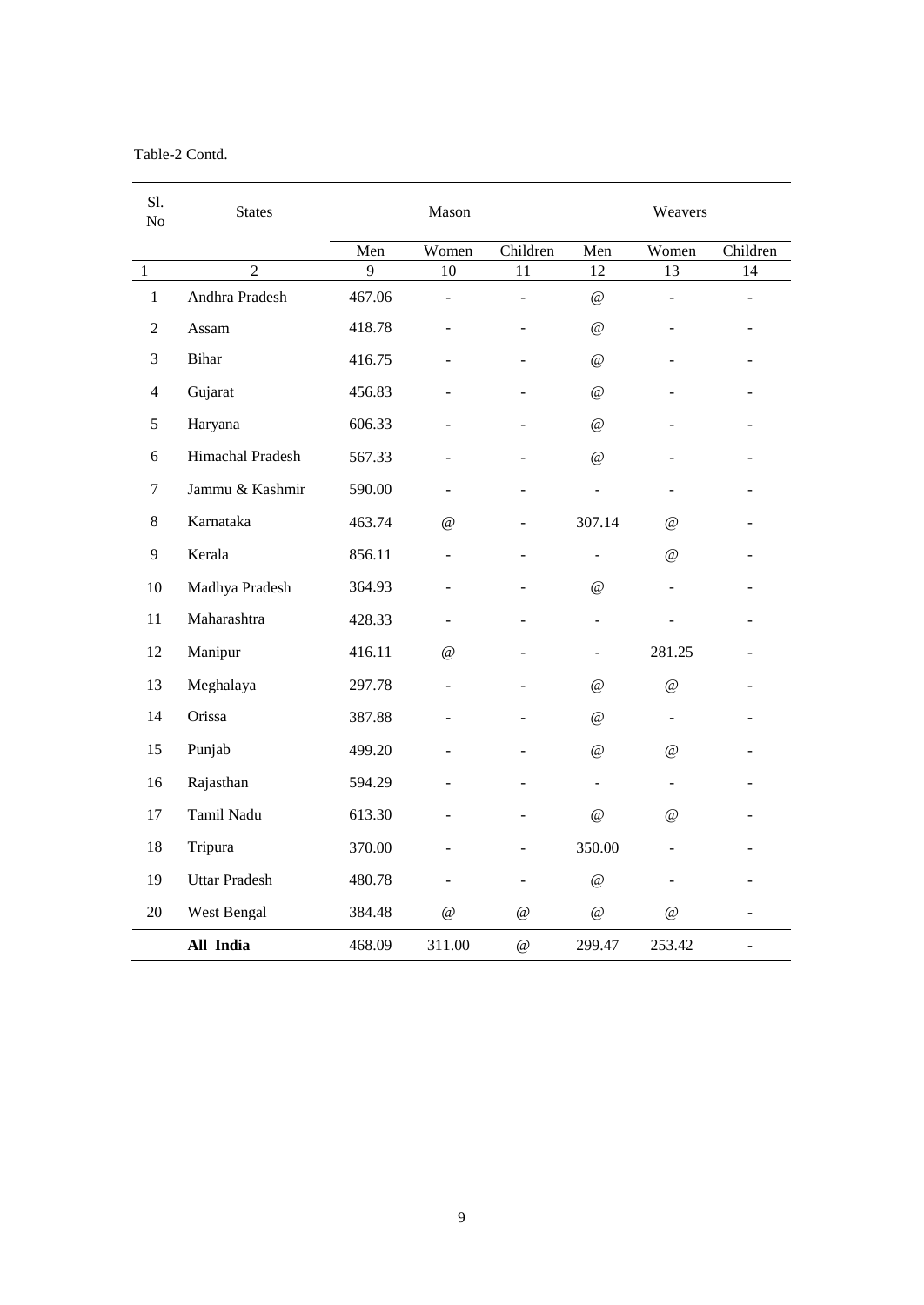## Table-2 Contd.

| Sl.<br>N <sub>o</sub> | <b>States</b>        |                          | Beedi makers             |                           | Bamboo, Cane basket weavers |                      |                |
|-----------------------|----------------------|--------------------------|--------------------------|---------------------------|-----------------------------|----------------------|----------------|
|                       |                      | Men                      | Women                    | Children                  | Men                         | Women                | Children       |
| $\mathbf{1}$          | $\overline{2}$       | 15                       | 16                       | 17                        | 18                          | 19                   | 20             |
| $\mathbf{1}$          | Andhra Pradesh       | $\overline{\phantom{a}}$ | 148.30                   | $\overline{a}$            | 206.83                      | 176.61               | ÷,             |
| $\overline{2}$        | Assam                | $\overline{a}$           | $\overline{\phantom{a}}$ | ۰                         | $\omega$                    | $\blacksquare$       | ÷,             |
| $\mathfrak{Z}$        | Bihar                | 188.33                   | @                        | ÷,                        | 202.05                      | $\omega$             |                |
| $\overline{4}$        | Gujarat              | $\omega$                 | @                        |                           | $^\text{\textregistered}$   | $\equiv$             |                |
| 5                     | Haryana              | $\omega$                 |                          |                           | $\omega$                    | $\omega$             |                |
| 6                     | Himachal Pradesh     |                          |                          |                           | $^{\circ}$                  |                      | ۳              |
| 7                     | Jammu & Kashmir      |                          |                          |                           | ä,                          |                      |                |
| 8                     | Karnataka            | 187.33                   | 179.33                   | $\overline{a}$            | 318.75                      | @                    |                |
| 9                     | Kerala               | $\overline{a}$           | $\omega$                 | ÷                         | $\omega$                    |                      |                |
| 10                    | Madhya Pradesh       | @                        | @                        | ÷,                        | 204.50                      | 184.50               |                |
| $11\,$                | Maharashtra          | $\overline{\phantom{a}}$ |                          |                           | 271.25                      | 170.00               |                |
| 12                    | Manipur              |                          |                          |                           | $^\text{\textregistered}$   | $\omega$             |                |
| 13                    | Meghalaya            | $\overline{a}$           |                          |                           | $\omega$                    | $\omega$             |                |
| 14                    | Orissa               | $\omega$                 | $^{\textregistered}$     |                           | $\omega$                    | $\omega$             | ÷,             |
| 15                    | Punjab               | $\overline{\phantom{0}}$ |                          |                           | $\omega$                    | @                    |                |
| 16                    | Rajasthan            |                          |                          |                           | $\sim$                      |                      |                |
| 17                    | Tamil Nadu           | $\omega$                 | @                        |                           | $\omega$                    |                      |                |
| 18                    | Tripura              | 250.00                   |                          |                           | 350.00                      |                      |                |
| 19                    | <b>Uttar Pradesh</b> | $\omega$                 | $^{\textregistered}$     | ٠                         | $\omega$                    | $^{\textregistered}$ |                |
| 20                    | West Bengal          | 184.13                   | 165.07                   | $^\text{\textregistered}$ | 189.87                      | 172.14               | $\overline{a}$ |
|                       | All India            | 202.37                   | 150.06                   | $^\text{\textregistered}$ | 251.30                      | 198.53               | ÷,             |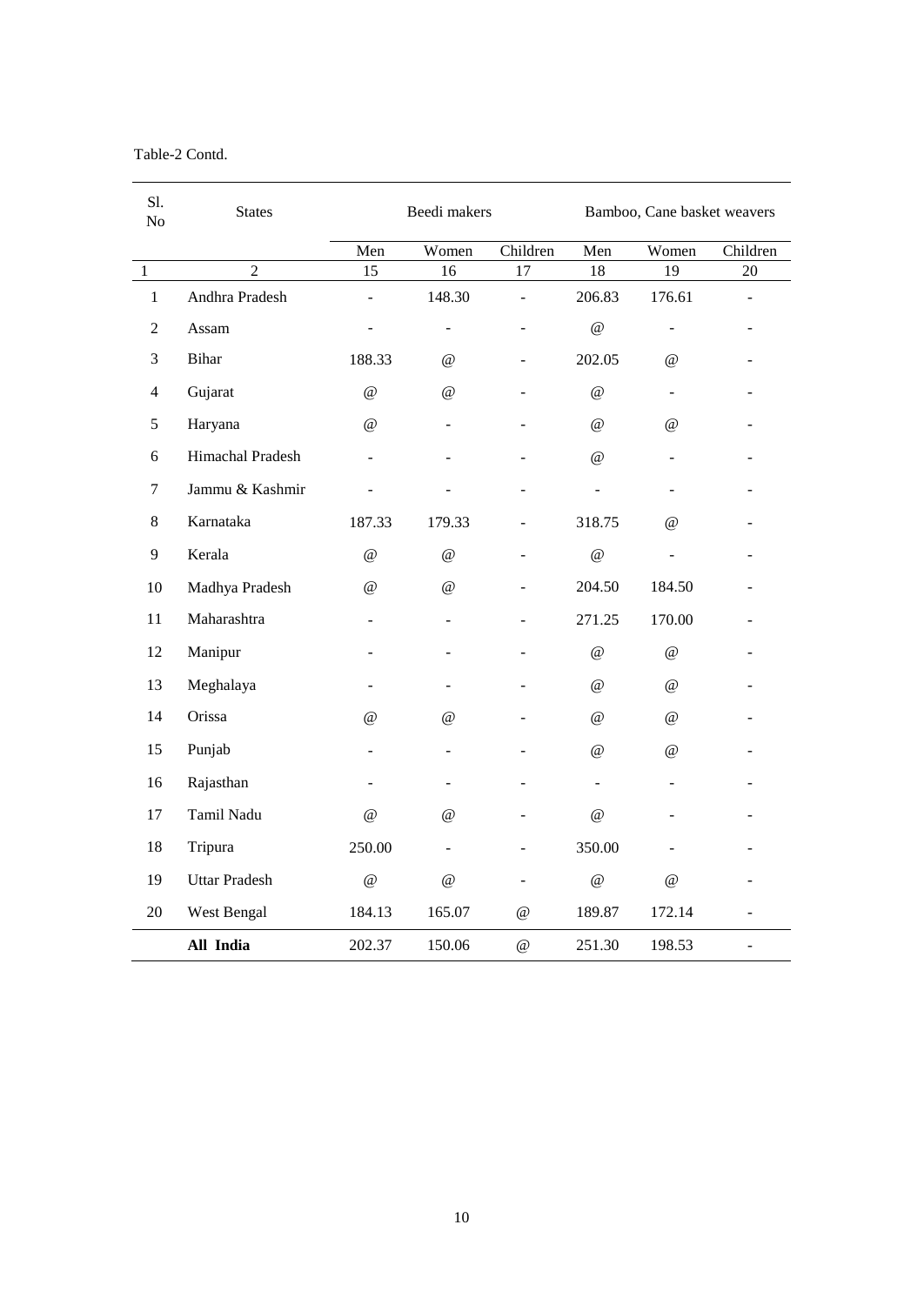Table-2 Contd.

| Sl.<br>No      | <b>States</b>        | Handicraft workers       |                                 | Plumbers                     |          |                |                          |
|----------------|----------------------|--------------------------|---------------------------------|------------------------------|----------|----------------|--------------------------|
|                |                      | Men                      | Women                           | Children                     | Men      | Women          | Children                 |
| $\,1$          | $\overline{2}$       | 21                       | 22                              | 23                           | 24       | 25             | 26                       |
| $\mathbf{1}$   | Andhra Pradesh       | $\omega$                 | $\overline{a}$                  | $\overline{a}$               | 371.40   | $\overline{a}$ | L,                       |
| $\overline{2}$ | Assam                | $\omega$                 | @                               |                              | 386.00   |                |                          |
| 3              | <b>Bihar</b>         | @                        | $^{\scriptsize\textregistered}$ | $\overline{a}$               | 353.39   | $\overline{a}$ |                          |
| 4              | Gujarat              | @                        | $^\text{\textregistered}$       |                              | 321.88   |                |                          |
| 5              | Haryana              | @                        | L.                              |                              | 530.67   |                |                          |
| 6              | Himachal Pradesh     | $^{\textregistered}$     |                                 | ÷                            | 561.56   |                | ÷                        |
| 7              | Jammu & Kashmir      | $\blacksquare$           |                                 |                              | 585.71   |                |                          |
| 8              | Karnataka            | 450.00                   | @                               |                              | 381.77   |                | $\overline{\phantom{0}}$ |
| 9              | Kerala               | $\omega$                 |                                 |                              | 767.96   |                |                          |
| 10             | Madhya Pradesh       | $\overline{\phantom{a}}$ |                                 |                              | 319.26   | $\overline{a}$ |                          |
| 11             | Maharashtra          | @                        |                                 |                              | 327.37   |                |                          |
| 12             | Manipur              | $\omega$                 | $\omega$                        |                              | $\omega$ |                |                          |
| 13             | Meghalaya            | $^{\textregistered}$     |                                 |                              | $\omega$ |                |                          |
| 14             | Orissa               | $\overline{a}$           |                                 |                              | 353.33   |                |                          |
| 15             | Punjab               | $\blacksquare$           |                                 |                              | 544.67   |                | ۰                        |
| 16             | Rajasthan            |                          |                                 |                              | 457.50   |                |                          |
| 17             | Tamil Nadu           | $^{\circ}$               |                                 |                              | 544.80   | ÷.             |                          |
| 18             | Tripura              | 350.00                   |                                 |                              | 350.00   |                |                          |
| 19             | <b>Uttar Pradesh</b> | $\overline{a}$           |                                 |                              | 419.79   | @              |                          |
| 20             | West Bengal          | $^{\circ}$               | $^{\circ}$                      | ÷,                           | 463.84   | $\equiv$       |                          |
|                | All India            | 384.46                   | 211.01                          | $\qquad \qquad \blacksquare$ | 442.59   | $\omega$       |                          |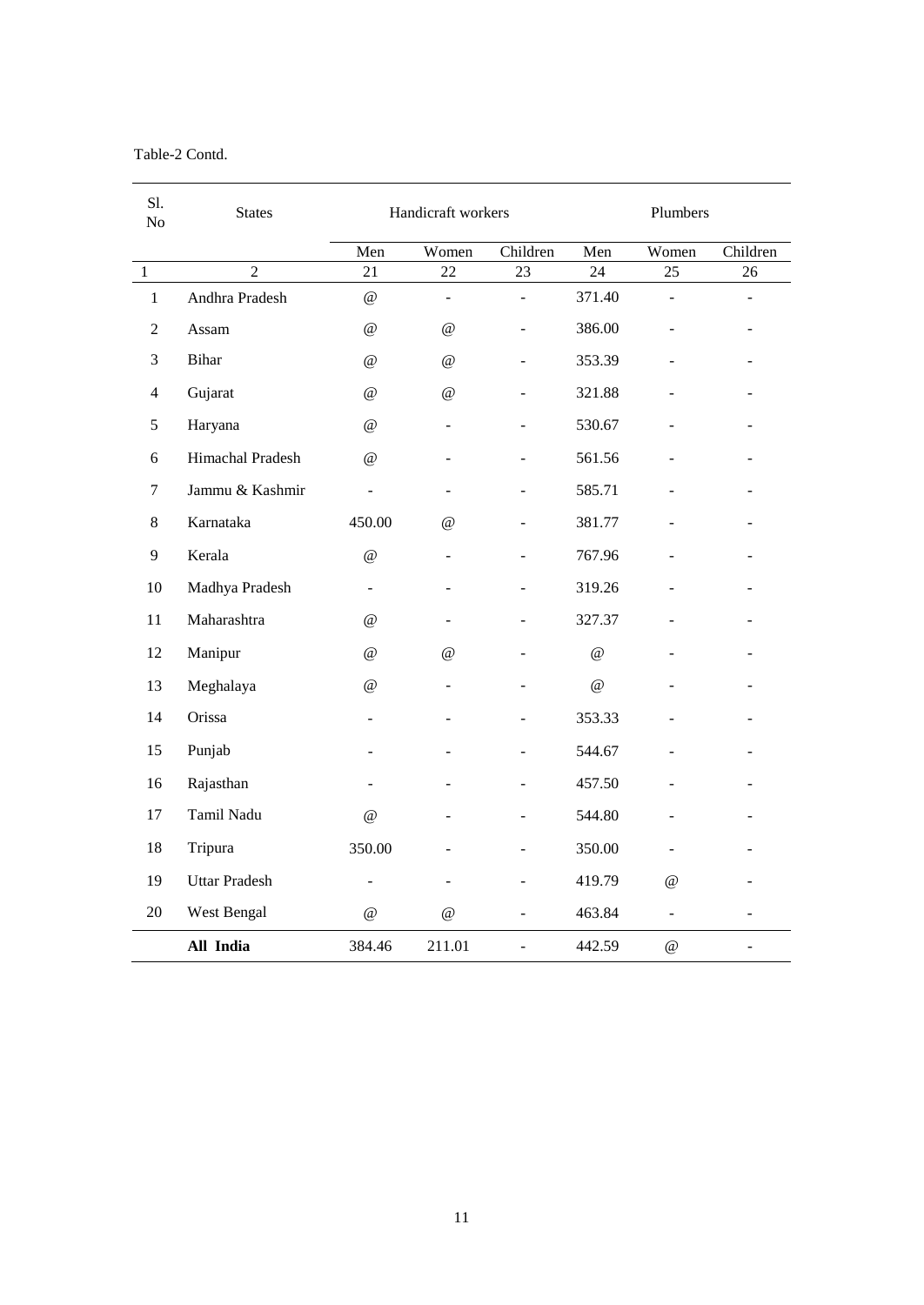Table-2 Contd.

|              |                      |        |                |                | Construction workers (for roads,       |                            |                          |
|--------------|----------------------|--------|----------------|----------------|----------------------------------------|----------------------------|--------------------------|
| S1.<br>No    | <b>States</b>        |        | Electrician    |                |                                        | dams, industrial & project |                          |
|              |                      |        |                |                | construction work and well<br>diggers) |                            |                          |
|              |                      | Men    | Women          | Children       | Men                                    | Women                      | Children                 |
| $\mathbf{1}$ | $\overline{2}$       | 27     | 28             | 29             | 30                                     | 31                         | 32                       |
| $\mathbf{1}$ | Andhra Pradesh       | 357.13 |                | $\overline{a}$ | 305.87                                 | 223.46                     |                          |
| 2            | Assam                | 357.50 |                |                | 304.25                                 | 254.38                     |                          |
| 3            | Bihar                | 358.51 |                |                | 272.04                                 | 243.13                     |                          |
| 4            | Gujarat              | 305.74 |                |                | 254.62                                 | 225.00                     |                          |
| 5            | Haryana              | 500.55 |                | $\overline{a}$ | 387.17                                 | 386.25                     |                          |
| 6            | Himachal Pradesh     | 564.00 |                |                | 354.80                                 |                            |                          |
| 7            | Jammu & Kashmir      | 600.00 |                |                | 453.89                                 |                            |                          |
| 8            | Karnataka            | 385.96 |                |                | 343.69                                 | 220.33                     |                          |
| 9            | Kerala               | 760.82 |                |                | 839.06                                 | $\omega$                   |                          |
| 10           | Madhya Pradesh       | 312.20 |                |                | 221.78                                 | 199.39                     | $^{\copyright}$          |
| 11           | Maharashtra          | 346.11 |                |                | 305.91                                 | 225.83                     |                          |
| 12           | Manipur              | 364.29 |                |                | 338.13                                 | $\omega$                   |                          |
| 13           | Meghalaya            |        |                |                | 278.57                                 | $\omega$                   |                          |
| 14           | Orissa               | 310.00 |                |                | 261.90                                 | 205.40                     |                          |
| 15           | Punjab               | 550.22 |                |                | 343.69                                 | 283.67                     |                          |
| 16           | Rajasthan            | 457.50 |                |                | 361.39                                 | 329.64                     |                          |
| 17           | Tamil Nadu           | 534.41 |                |                | 434.40                                 | 283.83                     |                          |
| 18           | Tripura              | 350.00 |                | ÷              | 250.00                                 |                            | $\overline{\phantom{0}}$ |
| 19           | <b>Uttar Pradesh</b> | 417.34 |                |                | 288.54                                 | 235.65                     | $\omega$                 |
| 20           | West Bengal          | 437.21 |                | $\sim$         | 291.94                                 | 211.47                     | ÷.                       |
|              | All India            | 423.41 | $\overline{a}$ | $\overline{a}$ | 329.42                                 | 238.68                     | $^{\circ}$               |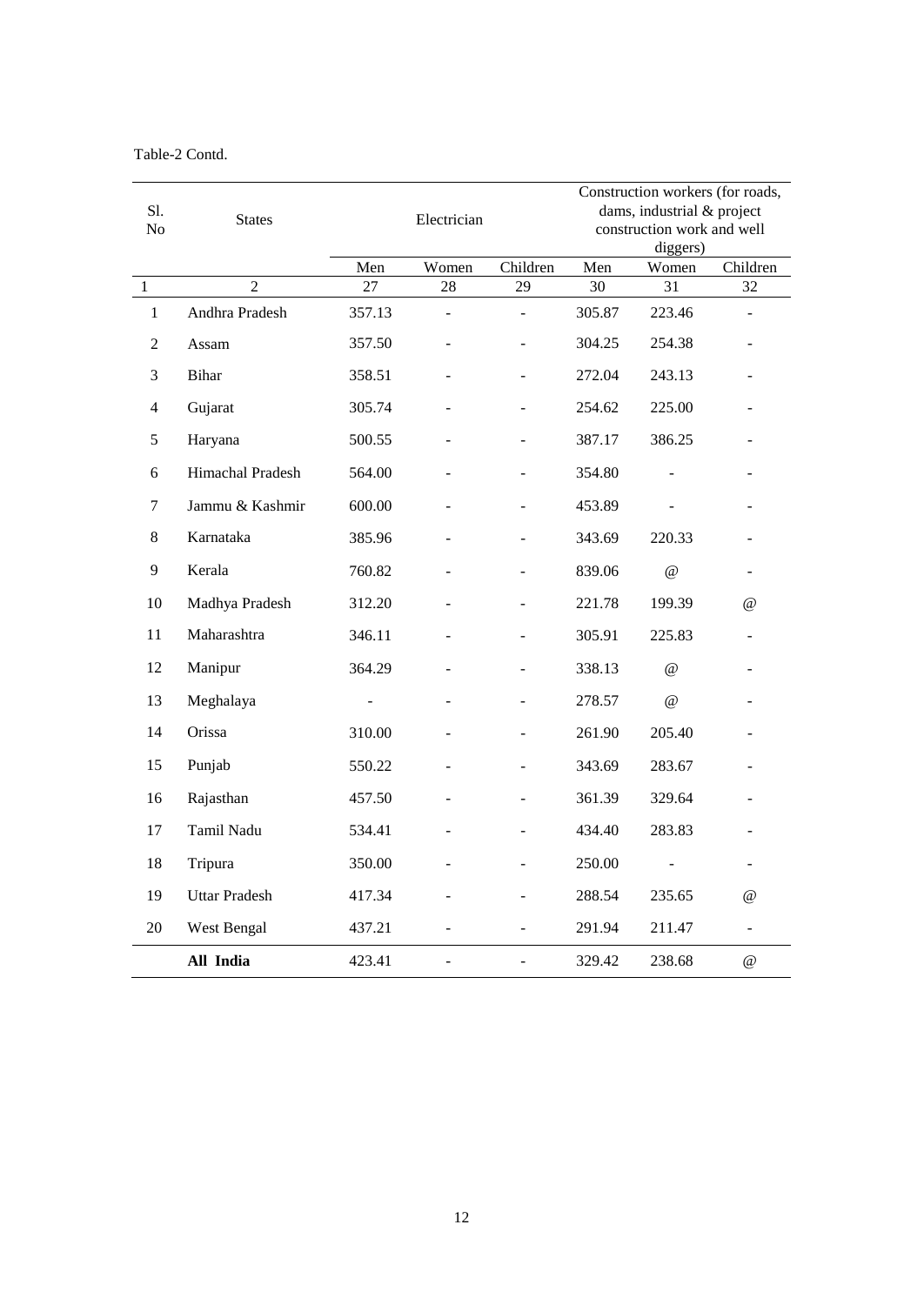## Table-2 Contd.

| S1.<br>N <sub>o</sub> | <b>States</b>        |          | Non-agricultural labourers<br>LMV & Tractor drivers<br>(including porters, loaders) |          |          |          |                      |
|-----------------------|----------------------|----------|-------------------------------------------------------------------------------------|----------|----------|----------|----------------------|
|                       |                      | Men      | Women                                                                               | Children | Men      | Women    | Children             |
| $\,1\,$               | $\overline{2}$       | 33       | 34                                                                                  | 35       | 36       | 37       | 38                   |
| $\mathbf{1}$          | Andhra Pradesh       | 359.95   |                                                                                     |          | 276.13   | 195.10   |                      |
| 2                     | Assam                | 349.35   |                                                                                     |          | 259.32   | 249.29   |                      |
| 3                     | <b>Bihar</b>         | 285.21   |                                                                                     |          | 250.93   | 217.33   | $\equiv$             |
| 4                     | Gujarat              | 280.00   |                                                                                     |          | 222.11   | 227.50   | ÷,                   |
| 5                     | Haryana              | 440.55   |                                                                                     |          | 360.50   |          |                      |
| 6                     | Himachal Pradesh     | 422.08   |                                                                                     |          | 340.67   | $\omega$ |                      |
| 7                     | Jammu & Kashmir      | 435.33   |                                                                                     |          | 433.33   | ÷.       |                      |
| 8                     | Karnataka            | 392.73   |                                                                                     |          | 262.18   | 205.45   |                      |
| 9                     | Kerala               | 770.56   |                                                                                     |          | 665.00   | $\omega$ |                      |
| 10                    | Madhya Pradesh       | 278.46   |                                                                                     |          | 205.00   | 180.42   | 136.00               |
| 11                    | Maharashtra          | 328.00   |                                                                                     |          | 226.88   | 153.75   | $^{\circ}$           |
| 12                    | Manipur              | 472.22   |                                                                                     |          | $\omega$ | $\omega$ | ÷,                   |
| 13                    | Meghalaya            | $\omega$ |                                                                                     |          | 212.50   |          |                      |
| 14                    | Orissa               | 309.29   |                                                                                     |          | 228.33   | 202.35   |                      |
| 15                    | Punjab               | 397.17   |                                                                                     |          | 315.75   |          |                      |
| 16                    | Rajasthan            | 375.26   |                                                                                     |          | 315.63   | 299.17   |                      |
| 17                    | Tamil Nadu           | 510.16   |                                                                                     |          | 414.23   | 287.82   |                      |
| 18                    | Tripura              | 350.00   |                                                                                     | ٠        | 250.00   |          | ۰                    |
| 19                    | <b>Uttar Pradesh</b> | 314.05   |                                                                                     |          | 262.98   | 223.18   | $^{\textregistered}$ |
| 20                    | West Bengal          | 334.80   |                                                                                     | ÷.       | 286.62   | 218.57   | ÷,                   |
|                       | All India            | 357.11   | $\overline{a}$                                                                      |          | 285.24   | 216.03   | 140.56               |